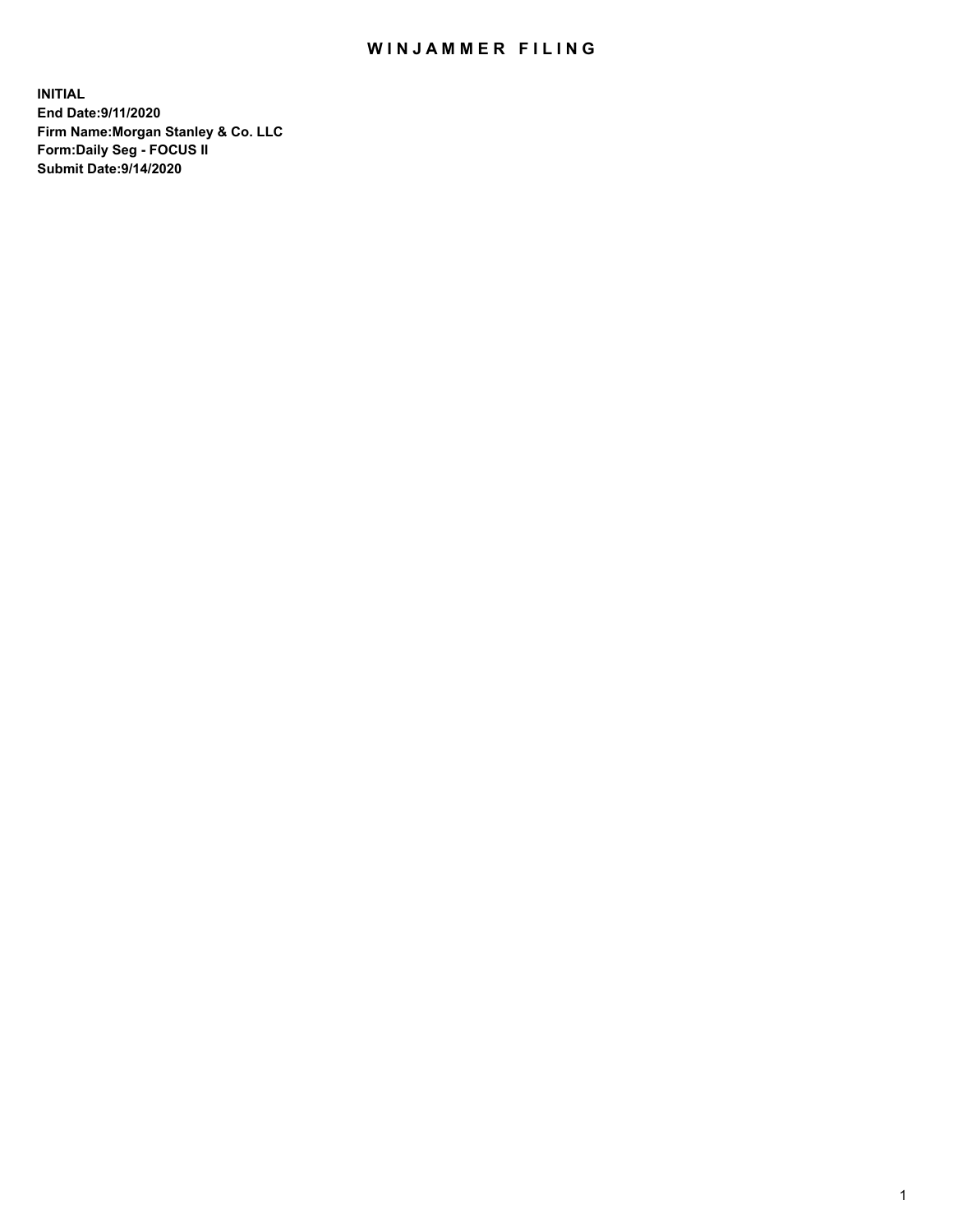**INITIAL End Date:9/11/2020 Firm Name:Morgan Stanley & Co. LLC Form:Daily Seg - FOCUS II Submit Date:9/14/2020 Daily Segregation - Cover Page**

| Name of Company                                                                                                                                                                                                                                                                                                                | <b>Morgan Stanley &amp; Co. LLC</b>                     |
|--------------------------------------------------------------------------------------------------------------------------------------------------------------------------------------------------------------------------------------------------------------------------------------------------------------------------------|---------------------------------------------------------|
| <b>Contact Name</b>                                                                                                                                                                                                                                                                                                            | <b>Ikram Shah</b>                                       |
| <b>Contact Phone Number</b>                                                                                                                                                                                                                                                                                                    | 212-276-0963                                            |
| <b>Contact Email Address</b>                                                                                                                                                                                                                                                                                                   | Ikram.shah@morganstanley.com                            |
| FCM's Customer Segregated Funds Residual Interest Target (choose one):<br>a. Minimum dollar amount: ; or<br>b. Minimum percentage of customer segregated funds required:% ; or<br>c. Dollar amount range between: and; or                                                                                                      | 235,000,000<br><u>0</u><br><u>00</u>                    |
| d. Percentage range of customer segregated funds required between:% and%.<br>FCM's Customer Secured Amount Funds Residual Interest Target (choose one):                                                                                                                                                                        | 0 <sup>0</sup>                                          |
| a. Minimum dollar amount: ; or<br>b. Minimum percentage of customer secured funds required:%; or<br>c. Dollar amount range between: and; or<br>d. Percentage range of customer secured funds required between: % and %.                                                                                                        | 140,000,000<br><u>0</u><br><u>0 0</u><br>0 <sub>0</sub> |
| FCM's Cleared Swaps Customer Collateral Residual Interest Target (choose one):<br>a. Minimum dollar amount: ; or<br>b. Minimum percentage of cleared swaps customer collateral required:% ; or<br>c. Dollar amount range between: and; or<br>d. Percentage range of cleared swaps customer collateral required between:% and%. | 92,000,000<br><u>0</u><br>0 Q<br>0 <sub>0</sub>         |

Attach supporting documents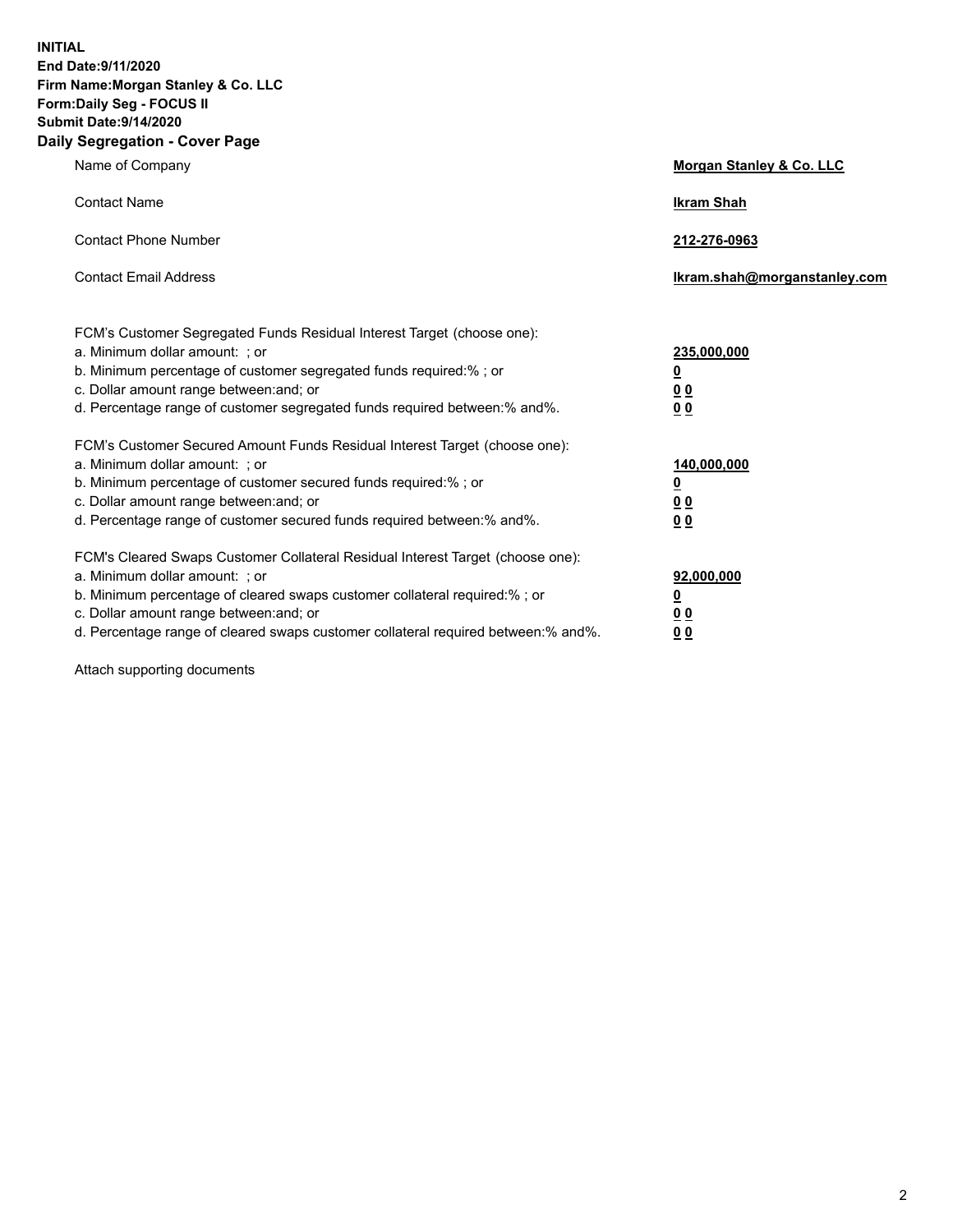## **INITIAL End Date:9/11/2020 Firm Name:Morgan Stanley & Co. LLC Form:Daily Seg - FOCUS II Submit Date:9/14/2020**

## **Daily Segregation - Secured Amounts**

|     | Foreign Futures and Foreign Options Secured Amounts                                                        |                                                       |
|-----|------------------------------------------------------------------------------------------------------------|-------------------------------------------------------|
|     | Amount required to be set aside pursuant to law, rule or regulation of a foreign                           | $0$ [7305]                                            |
|     | government or a rule of a self-regulatory organization authorized thereunder                               |                                                       |
| 1.  | Net ledger balance - Foreign Futures and Foreign Option Trading - All Customers                            |                                                       |
|     | A. Cash                                                                                                    | 4,119,791,863 [7315]                                  |
|     | B. Securities (at market)                                                                                  | 2,877,299,561 [7317]                                  |
| 2.  | Net unrealized profit (loss) in open futures contracts traded on a foreign board of trade                  | 648,959,848 [7325]                                    |
| 3.  | Exchange traded options                                                                                    |                                                       |
|     | a. Market value of open option contracts purchased on a foreign board of trade                             | 11,606,850 [7335]                                     |
|     | b. Market value of open contracts granted (sold) on a foreign board of trade                               | -19,965,413 [7337]                                    |
| 4.  | Net equity (deficit) (add lines 1. 2. and 3.)                                                              | 7,637,692,709 [7345]                                  |
| 5.  | Account liquidating to a deficit and account with a debit balances - gross amount                          | 37,924,588 [7351]                                     |
|     | Less: amount offset by customer owned securities                                                           | <mark>-36,960,643</mark> [7352] <b>963,945</b> [7354] |
| 6.  | Amount required to be set aside as the secured amount - Net Liquidating Equity                             | 7,638,656,654 [7355]                                  |
|     | Method (add lines 4 and 5)                                                                                 |                                                       |
| 7.  | Greater of amount required to be set aside pursuant to foreign jurisdiction (above) or line                | 7,638,656,654 [7360]                                  |
|     | 6.                                                                                                         |                                                       |
|     | FUNDS DEPOSITED IN SEPARATE REGULATION 30.7 ACCOUNTS                                                       |                                                       |
| 1.  | Cash in banks                                                                                              |                                                       |
|     | A. Banks located in the United States                                                                      | 559,220,653 [7500]                                    |
|     | B. Other banks qualified under Regulation 30.7                                                             | <u>793,837,182</u> [7520] 1,353,057,835               |
| 2.  | <b>Securities</b>                                                                                          | [7530]                                                |
|     | A. In safekeeping with banks located in the United States                                                  | 472,432,869 [7540]                                    |
|     | B. In safekeeping with other banks qualified under Regulation 30.7                                         | 0 [7560] 472,432,869 [7570]                           |
| 3.  | Equities with registered futures commission merchants                                                      |                                                       |
|     | A. Cash                                                                                                    | 25,916,799 [7580]                                     |
|     | <b>B.</b> Securities                                                                                       | $0$ [7590]                                            |
|     | C. Unrealized gain (loss) on open futures contracts                                                        | 1,499,563 [7600]                                      |
|     | D. Value of long option contracts                                                                          | $0$ [7610]                                            |
|     | E. Value of short option contracts                                                                         | 0 [7615] 27,416,362 [7620]                            |
| 4.  | Amounts held by clearing organizations of foreign boards of trade                                          |                                                       |
|     | A. Cash                                                                                                    | $Q$ [7640]                                            |
|     | <b>B.</b> Securities                                                                                       | $0$ [7650]                                            |
|     | C. Amount due to (from) clearing organization - daily variation                                            | $0$ [7660]                                            |
|     | D. Value of long option contracts                                                                          | $0$ [7670]                                            |
|     | E. Value of short option contracts                                                                         | 0 [7675] 0 [7680]                                     |
| 5.  | Amounts held by members of foreign boards of trade                                                         |                                                       |
|     | A. Cash                                                                                                    | 2,957,428,300 [7700]                                  |
|     | <b>B.</b> Securities                                                                                       | 2,404,866,692 [7710]                                  |
|     | C. Unrealized gain (loss) on open futures contracts                                                        | 647,460,285 [7720]                                    |
|     | D. Value of long option contracts                                                                          | 11,606,850 [7730]                                     |
|     | E. Value of short option contracts                                                                         | -19,965,413 [7735] 6,001,396,714                      |
|     |                                                                                                            | [7740]                                                |
| 6.  | Amounts with other depositories designated by a foreign board of trade                                     | $0$ [7760]                                            |
| 7.  | Segregated funds on hand                                                                                   | $0$ [7765]                                            |
| 8.  | Total funds in separate section 30.7 accounts                                                              | 7,854,303,780 [7770]                                  |
| 9.  | Excess (deficiency) Set Aside for Secured Amount (subtract line 7 Secured Statement<br>Page 1 from Line 8) | 215,647,126 [7380]                                    |
| 10. | Management Target Amount for Excess funds in separate section 30.7 accounts                                | 140,000,000 [7780]                                    |
|     |                                                                                                            |                                                       |

11. Excess (deficiency) funds in separate 30.7 accounts over (under) Management Target **75,647,126** [7785]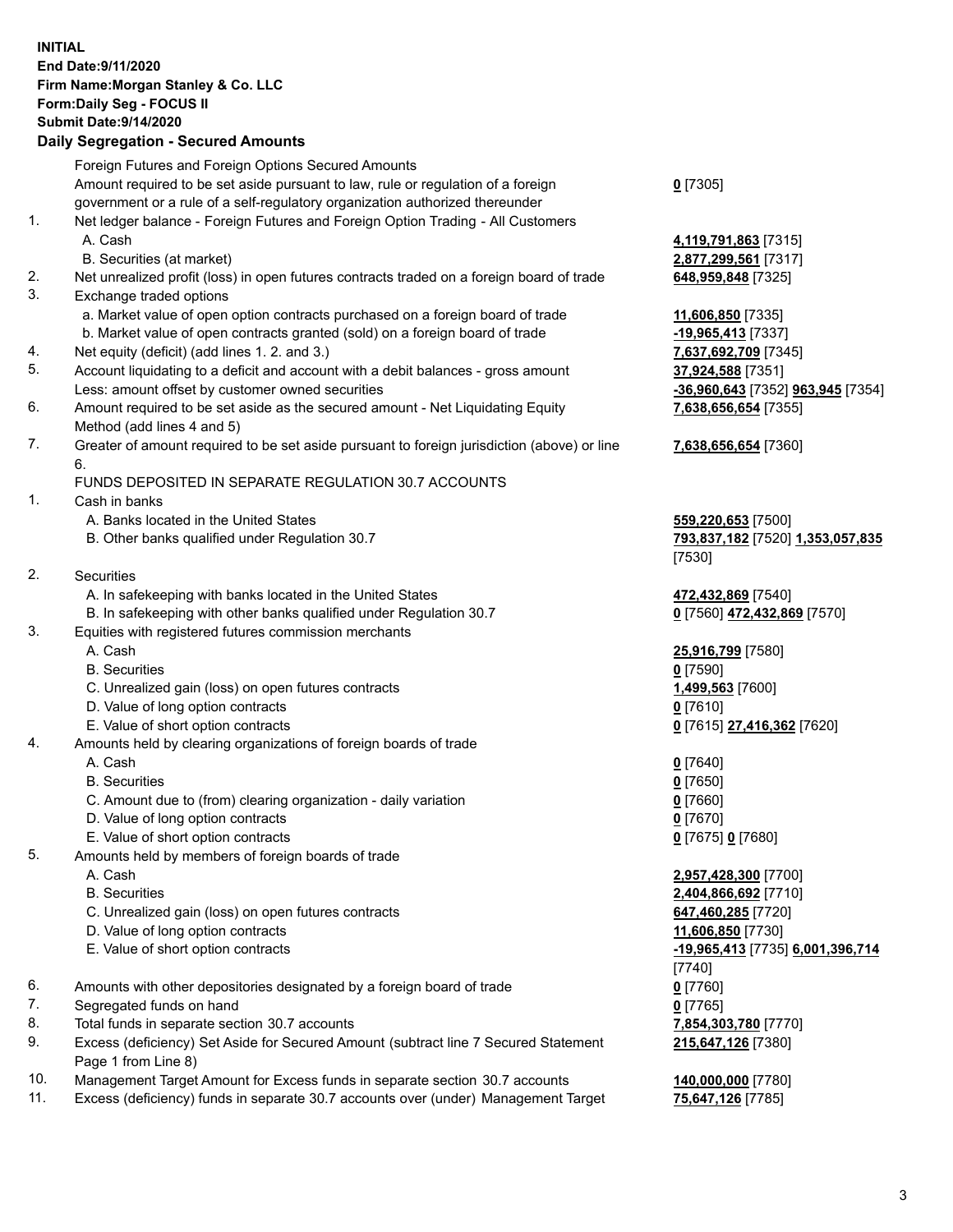**INITIAL End Date:9/11/2020 Firm Name:Morgan Stanley & Co. LLC Form:Daily Seg - FOCUS II Submit Date:9/14/2020 Daily Segregation - Segregation Statement** SEGREGATION REQUIREMENTS(Section 4d(2) of the CEAct) 1. Net ledger balance A. Cash **15,156,338,083** [7010] B. Securities (at market) **8,882,720,055** [7020] 2. Net unrealized profit (loss) in open futures contracts traded on a contract market **1,274,537,238** [7030] 3. Exchange traded options A. Add market value of open option contracts purchased on a contract market **461,999,114** [7032] B. Deduct market value of open option contracts granted (sold) on a contract market **-389,023,375** [7033] 4. Net equity (deficit) (add lines 1, 2 and 3) **25,386,571,115** [7040] 5. Accounts liquidating to a deficit and accounts with debit balances - gross amount **148,575,185** [7045] Less: amount offset by customer securities **-121,227,142** [7047] **27,348,043** [7050] 6. Amount required to be segregated (add lines 4 and 5) **25,413,919,158** [7060] FUNDS IN SEGREGATED ACCOUNTS 7. Deposited in segregated funds bank accounts A. Cash **3,991,863,614** [7070] B. Securities representing investments of customers' funds (at market) **0** [7080] C. Securities held for particular customers or option customers in lieu of cash (at market) **1,021,209,918** [7090] 8. Margins on deposit with derivatives clearing organizations of contract markets A. Cash **12,803,032,800** [7100] B. Securities representing investments of customers' funds (at market) **0** [7110] C. Securities held for particular customers or option customers in lieu of cash (at market) **7,861,510,137** [7120] 9. Net settlement from (to) derivatives clearing organizations of contract markets **44,027,483** [7130] 10. Exchange traded options A. Value of open long option contracts **461,999,114** [7132] B. Value of open short option contracts **-389,023,375** [7133] 11. Net equities with other FCMs A. Net liquidating equity **6,967,005** [7140] B. Securities representing investments of customers' funds (at market) **0** [7160] C. Securities held for particular customers or option customers in lieu of cash (at market) **0** [7170] 12. Segregated funds on hand **0** [7150] 13. Total amount in segregation (add lines 7 through 12) **25,801,586,696** [7180] 14. Excess (deficiency) funds in segregation (subtract line 6 from line 13) **387,667,538** [7190] 15. Management Target Amount for Excess funds in segregation **235,000,000** [7194]

- 
- 16. Excess (deficiency) funds in segregation over (under) Management Target Amount Excess

**152,667,538** [7198]